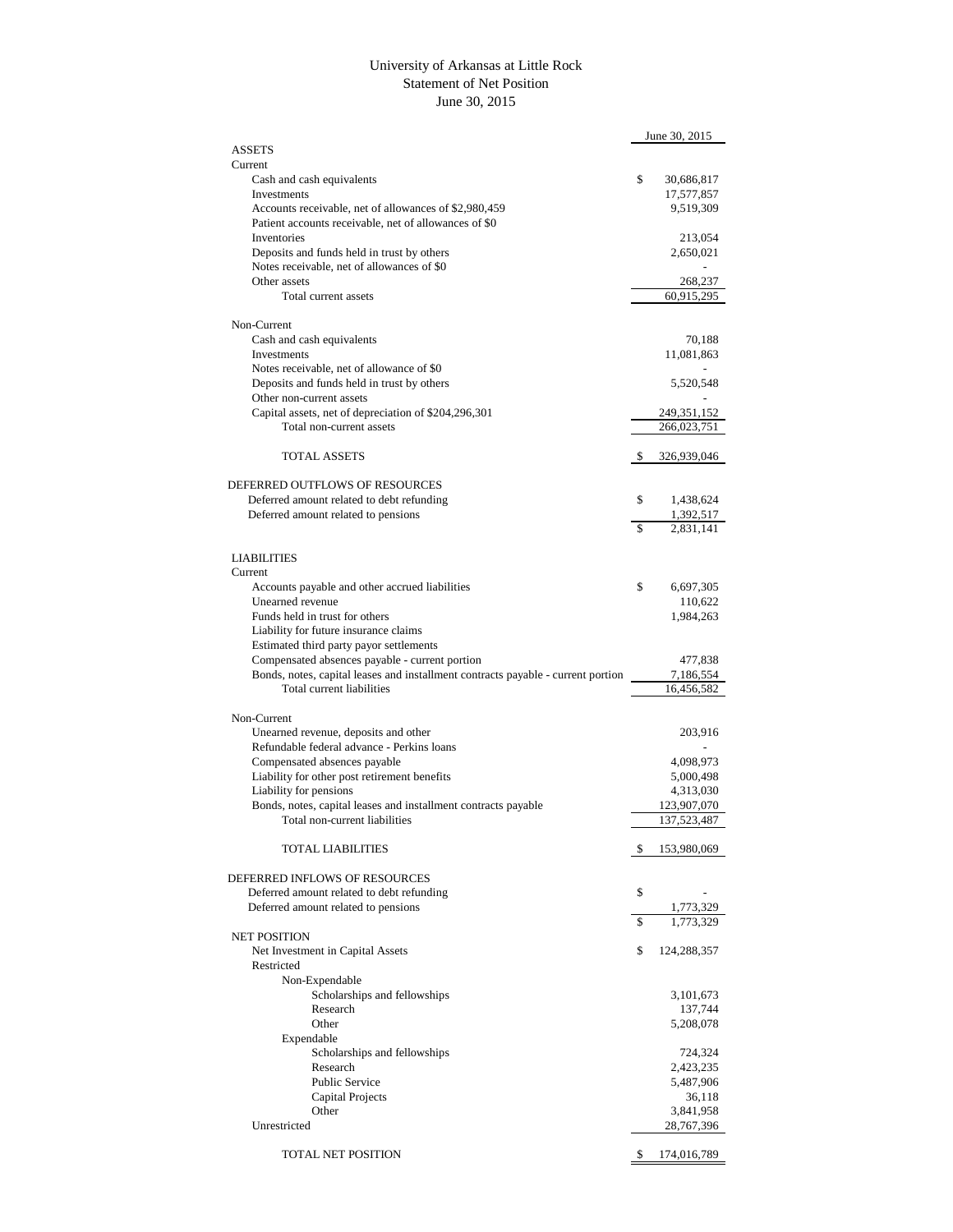## University of Arkansas at Little Rock Statement of Revenues, Expenses and Changes in Net Position For The Year Ended June 30, 2015

|                                                                          | Year Ended        |
|--------------------------------------------------------------------------|-------------------|
| <b>Operating Revenues</b>                                                | June 30, 2015     |
| Student tuition $\&$ fees, net of scholarship allowances of \$24,922,761 | \$<br>48,439,546  |
| Patient services, net of contractual allowances of \$                    |                   |
| Federal and county appropriations                                        |                   |
| Federal grants and contracts                                             | 9,342,542         |
| State and local grants and contracts                                     | 12,245,746        |
| Non-governmental grants and contracts                                    | 2,512,125         |
| Sales and services of educational departments                            | 2,102,131         |
| Insurance plan                                                           |                   |
| Auxiliary enterprises                                                    |                   |
| Athletics, net of scholarship allowances of \$1,241,933                  | 4,165,031         |
| Housing/food service, net of scholarship allowances of \$2,994,712       | 5,884,371         |
| Bookstore, net of scholarship allowances of \$149,582                    | 281,751           |
| Other auxiliary enterprises, net of scholarship allowances of \$0        | 1,579,127         |
| Other operating revenues                                                 | 1,832,889         |
| Total operating revenues                                                 | 88,385,259        |
|                                                                          |                   |
| <b>Operating Expenses</b>                                                |                   |
| Compensation and benefits                                                | 117,318,939       |
| Supplies and services                                                    | 39,355,097        |
| Scholarships and fellowships                                             | 15,095,930        |
| Insurance plan                                                           |                   |
| Depreciation                                                             | 16,076,804        |
| Total operating expenses                                                 | 187,846,770       |
|                                                                          |                   |
| Operating income (loss)                                                  | (99, 461, 511)    |
| Non-Operating Revenues (Expenses)                                        |                   |
| State appropriations                                                     | 68,415,587        |
| Property and sales tax                                                   |                   |
| Federal grants                                                           | 17,183,915        |
| State and local grants                                                   | 7,576,471         |
| Non-governmental grants                                                  | 1,033,714         |
| Gifts                                                                    | 5,990,887         |
| Investment income (net)                                                  | 685,699           |
| Interest and fees on capital asset-related debt                          | (3,870,383)       |
| Gain (loss) on disposal of assets                                        | (276, 266)        |
| Other                                                                    |                   |
| Net non-operating revenues                                               | 96,739,624        |
| Income before other revenues and expenses                                | (2,721,887)       |
|                                                                          |                   |
| Other Changes in Net Position                                            |                   |
| Capital appropriations                                                   |                   |
| Capital grants and gifts                                                 | 21,129            |
| Adjustments to prior year revenues and expenses                          |                   |
| Other                                                                    |                   |
| Total other revenues and expenses                                        | 21,129            |
| Increase (decrease) in net position                                      | (2,700,758)       |
|                                                                          |                   |
| Net Position, beginning of year - as originally reported                 | 181,865,911       |
| Adjustment due to GASB 68                                                | (5,148,364)       |
| Net Position, beginning of year - restated                               | 176,717,547       |
| Net Position, end of year                                                | \$<br>174,016,789 |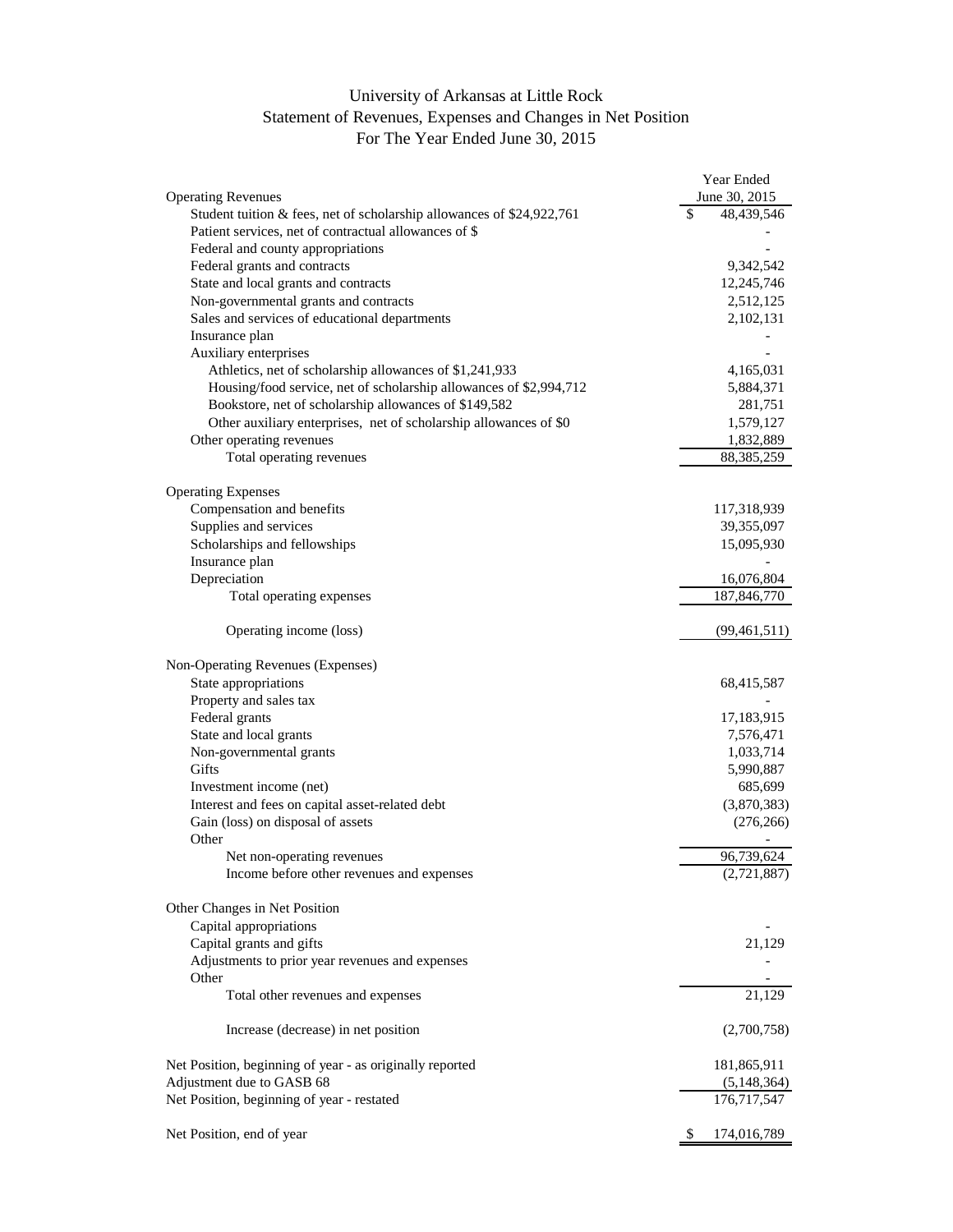## University of Arkansas at Little Rock Statement of Cash Flows - Direct Method For The Year Ended June 30, 2015

|                                                                      | Year Ended       |
|----------------------------------------------------------------------|------------------|
| Cash Flows from Operating Activities                                 | June 30, 2015    |
| Student tuition and fees (net of scholarships)                       | \$47,880,074     |
| Patient and insurance payments                                       |                  |
| Federal and county appropriations                                    |                  |
| Grants and contracts                                                 | 24, 262, 184     |
| Collection of loans and interest                                     |                  |
| Insurance plan receipts                                              |                  |
| Auxiliary enterprise revenues:                                       |                  |
| Athletics                                                            | 4,252,528        |
| Housing and food service                                             | 5,937,455        |
| <b>Bookstore</b>                                                     | 281,751          |
| Other auxiliary enterprises                                          | 1,569,450        |
| Payments to employees                                                | (93, 561, 169)   |
|                                                                      |                  |
| Payment of employee benefits                                         | (24,259,560)     |
| Payments to suppliers                                                | (38, 835, 449)   |
| Loans issued to students                                             |                  |
| Scholarships and fellowships                                         | (15,095,930)     |
| Payments of insurance plan expenses                                  |                  |
| Other receipts (payments)                                            | 3,704,599        |
| Net cash provided (used) by operating activities                     | (83, 864, 067)   |
| Cash Flows from Noncapital Financing Activities                      |                  |
| State appropriations                                                 |                  |
|                                                                      | 68,415,587       |
| Property and sales tax                                               |                  |
| Gifts and grants for other than capital purposes                     | 31,784,987       |
| Repayment of loans                                                   |                  |
| Direct Lending, Plus and FFEL loan receipts                          | 59,373,856       |
| Direct Lending, Plus and FFEL loan payments                          | (57, 325, 328)   |
| Other agency funds - net                                             | 828,537          |
| Refunds to grantors                                                  |                  |
| Net cash provided (used) by noncapital financing activities          | 103,077,639      |
| Cash Flows from Capital and Related Financing Activities             |                  |
| Distributions from debt proceeds                                     | 20,932,441       |
| Capital appropriations                                               |                  |
| Capital grants and gifts                                             |                  |
| Property taxes - capital allocation                                  |                  |
| Proceeds from sale of capital assets                                 |                  |
| Purchases of capital assets                                          | (26, 223, 633)   |
| Payment of capital related principal on debt                         | (6,987,321)      |
| Payments of capital related interest and fees                        |                  |
|                                                                      | (5,340,373)      |
| Insurance proceeds<br>Payments to/from trustee for reserve           |                  |
|                                                                      |                  |
| Net cash provided (used) by capital and related financing activities | (17,618,886)     |
| Cash Flows from Investing Activities                                 |                  |
| Proceeds from sales and maturities of investments                    | 48,282           |
| Investment income (net of fees)                                      | 1,221,486        |
| Purchases of investments                                             | (1,842,037)      |
| Net cash provided (used) by investing activities                     | (572, 269)       |
| Net increase in cash                                                 | 1,022,417        |
|                                                                      |                  |
| Cash, beginning of year                                              | 29,734,588       |
| Cash, beginning of year adjustment                                   |                  |
| Cash, end of year                                                    | 30,757,005<br>\$ |